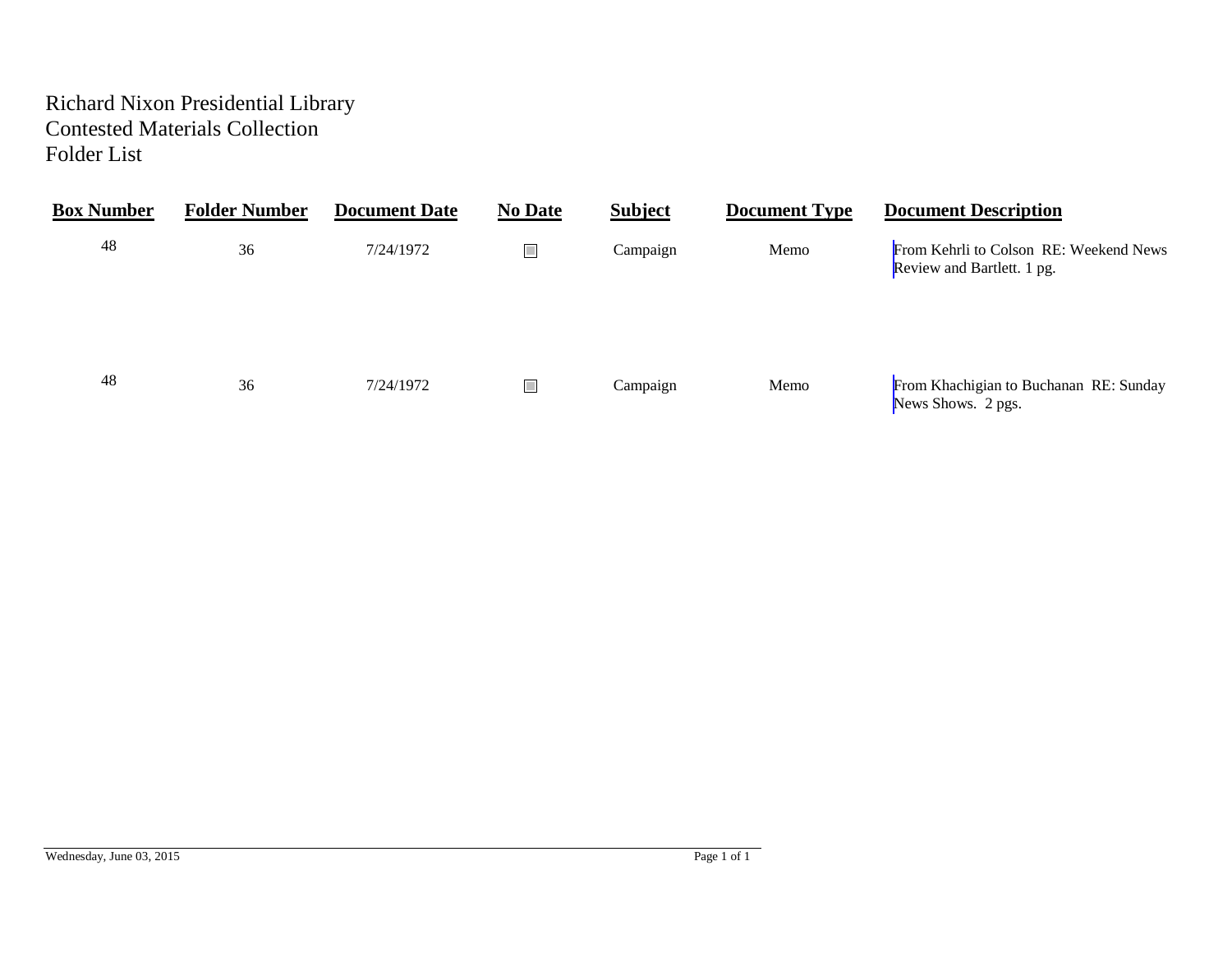THE WHITE HOUSE WASHINGTON

July 24, 1972

## <span id="page-1-0"></span>ADMINISTRATIVELY CONFIDENTIAL

MEMORANDUM FOR: MR. CHUCK COLSON FROM: BRUCE KEHRLI

 $\label{eq:2.1} \frac{1}{4}\left(\frac{1}{\sqrt{2}}\right)^{2} \left(\frac{1}{2}\right)^{2} \left(\frac{1}{2}\right)^{2} \left(\frac{1}{2}\right)^{2}$ 

SUBJECT: Slogan

The July 24 Weekend News Review contained the following note:

• **--** Bartlett had no trouble finding the "missing faces" in McG's Dem ranks during survey in York, Pa. There is an insurance agent who backed HHH but now will vote RN because "I feel more secure with  $\lim_{n \to \infty}$   $\lim_{n \to \infty}$ 

Referring to the underlined portion, it was noted that this could be a good line -- Be safe with Richard Nixon.

cc: H.R. Haldeman Alexander P. Butterfield Ron Ziegler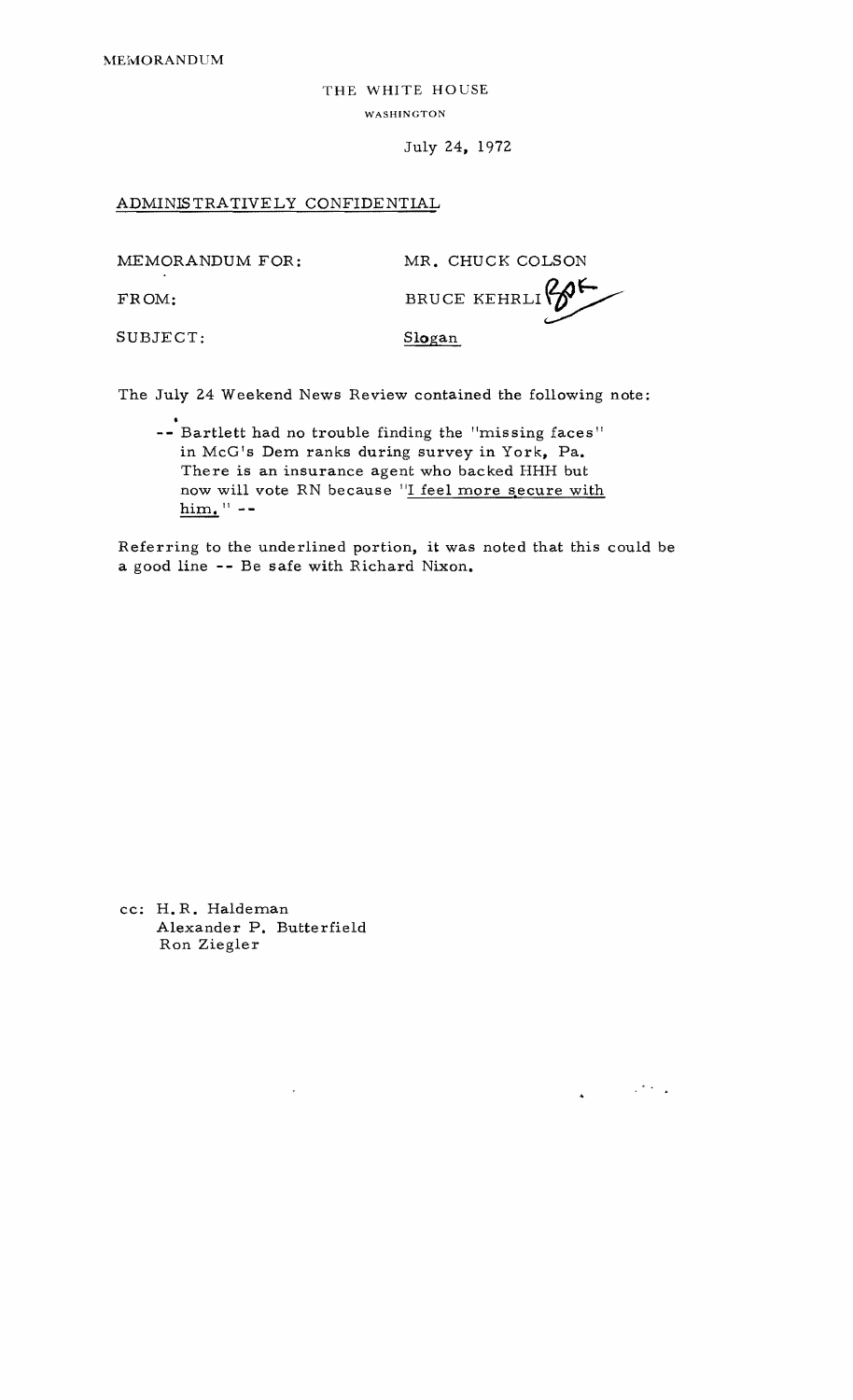## THE WHITE HOUSE

### WASHINGTON

July 24, 1972

#### MEMORANDUM FOR: PAT BUCHANAN

<span id="page-2-0"></span> $^{\prime}_{!}$ FROM: KEN KHACHIGIAN

Here is the most egregious material out of yesterday's performances on the interview shows **--** things which I believe we ought to jump on right away **--** one way or the other.

Eagleton was asked what he thought about Jane Fonda making anti-war broadcasts from Hanoi. His answer:

". . . . I know Jane Fonda is a sort of a blithe, floating figure, a free-thinker and a free-wheeler. I wouldn't try to circumscribe where she would visit. I would not enthusiastically support broadcasting in North Vietnam, but I am not going to try to control Miss Fonda or try to tell her how to live her life and I suspect she will not try to tell me how to live mine. "

His absolute refusal to outrightly repudiate what Jane Fonda has done is a blow against the men who are fighting and who have fought in Vietnam. Can you imagine what would have been said if the same descriptions were made of "Tokyo Rose" or others of her ilk. Perhaps the VFW, American Legion and several on the Hill ought to go directly after Eagleton on this. Fletcher Thompson has been giving Jane hcll, maybe he'll do it to Eagleton as well.

McGovern made three statements on "Face the Nation" which are very vulnerable. Asked: "If in fact you were President and you pulled all the American troops out, and the North Vietnamese posed some other condition and you didn't get the prisoners back, what do you do then?"

He responded: "Well, I think it's in our interest to get out in any event, Mr. Morton." I.e., we get out even if the POW's don't come back. This is a flat-out statement of a imission that the POW's are secondary in importance to getting out of Vietnam. This statement got very little press attention, and it ought to be elevated this week.

 $\mathbb{R}^{n \times n}$  .